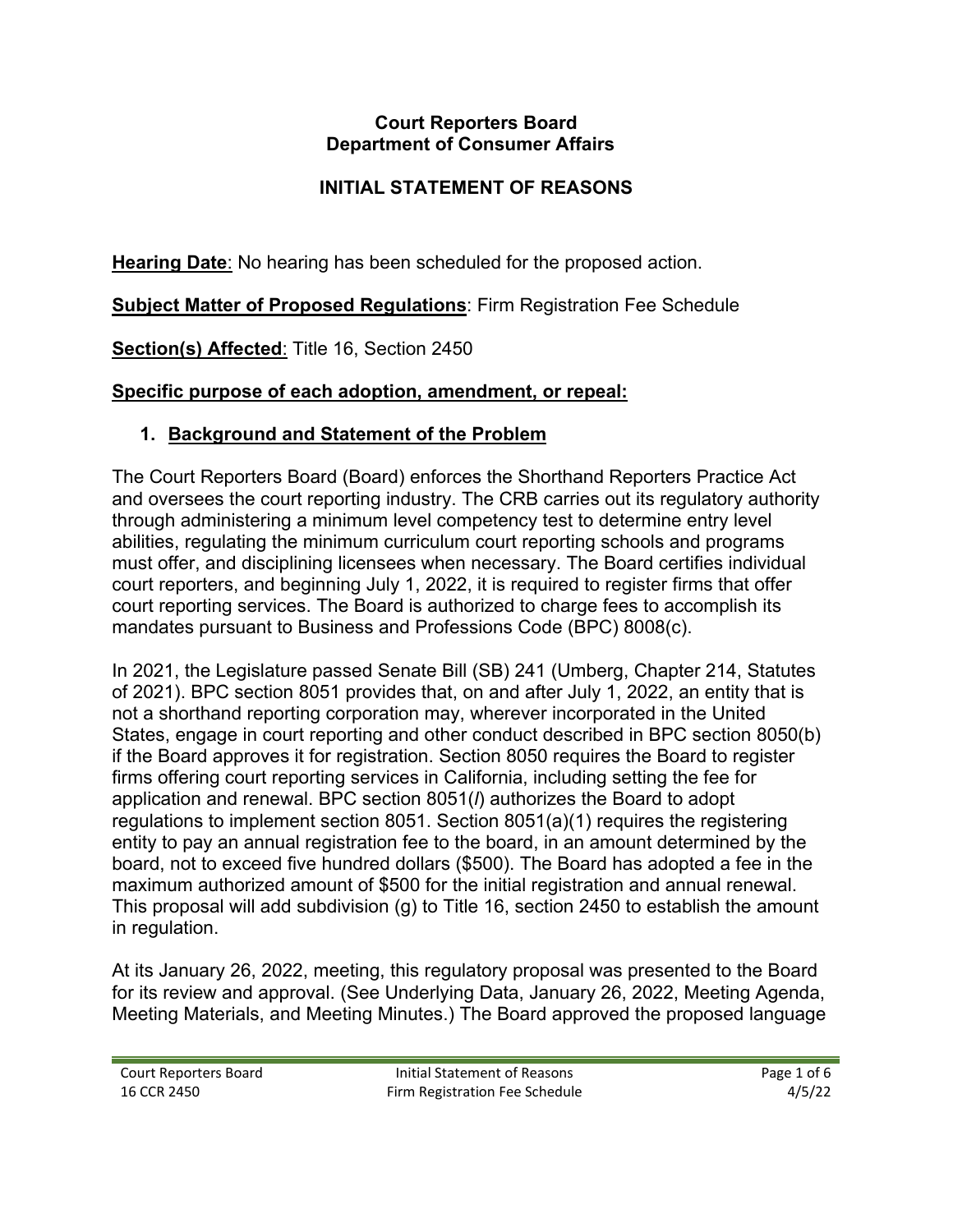and delegated authority to the executive officer to make any technical, non-substantive changes if necessary.

# **2. Anticipated benefits from this regulatory action:**

 consumers will be protected by hiring firms under the direct jurisdiction of the Board. The proposed addition of subdivision (g) to section 2450 will set the fee for application and renewal of firm registration as required by SB 241. Registration of firms will ensure

## **Factual Basis/Rationale**

## **Amend Section 2450, Fee Schedule.**

# **Subdivision (g)**

 registration and annual renewal fee for the registration of firms offering court reporting The purpose of adding subdivision (g) to section 2450 is to establish an initial services in California.

 The amendment is necessary to establish the fee to reimburse the Board for costs associated with the processing of initial registration applications and renewals. As described in more detail under Fiscal Impact Assessment, below, the Board is anticipating workload similar to the Shorthand Reporting Corporation Registration and has based this fee commensurate with that fee analysis. While there is not currently an application form for a business entity to complete, the entity will still be required to comply with BPC 8051 in submitting required information and documentation that the Board will need to review for approval. (See Underlying Data, Shorthand Reporting Corporation Registration (Initial) Fee Analysis.)

# **Underlying Data**

- Senate Bill 241 (Umberg, Chapter 214, Statutes of 2021)
- January 26, 2022, Board Meeting Agenda
- January 26, 2022, Board Meeting Materials
- January 26, 2022, Board Meeting Minutes (draft)
- Shorthand Reporting Corporation Registration (Initial) Fee Analysis
- Average Deposition Costs from TRF Claims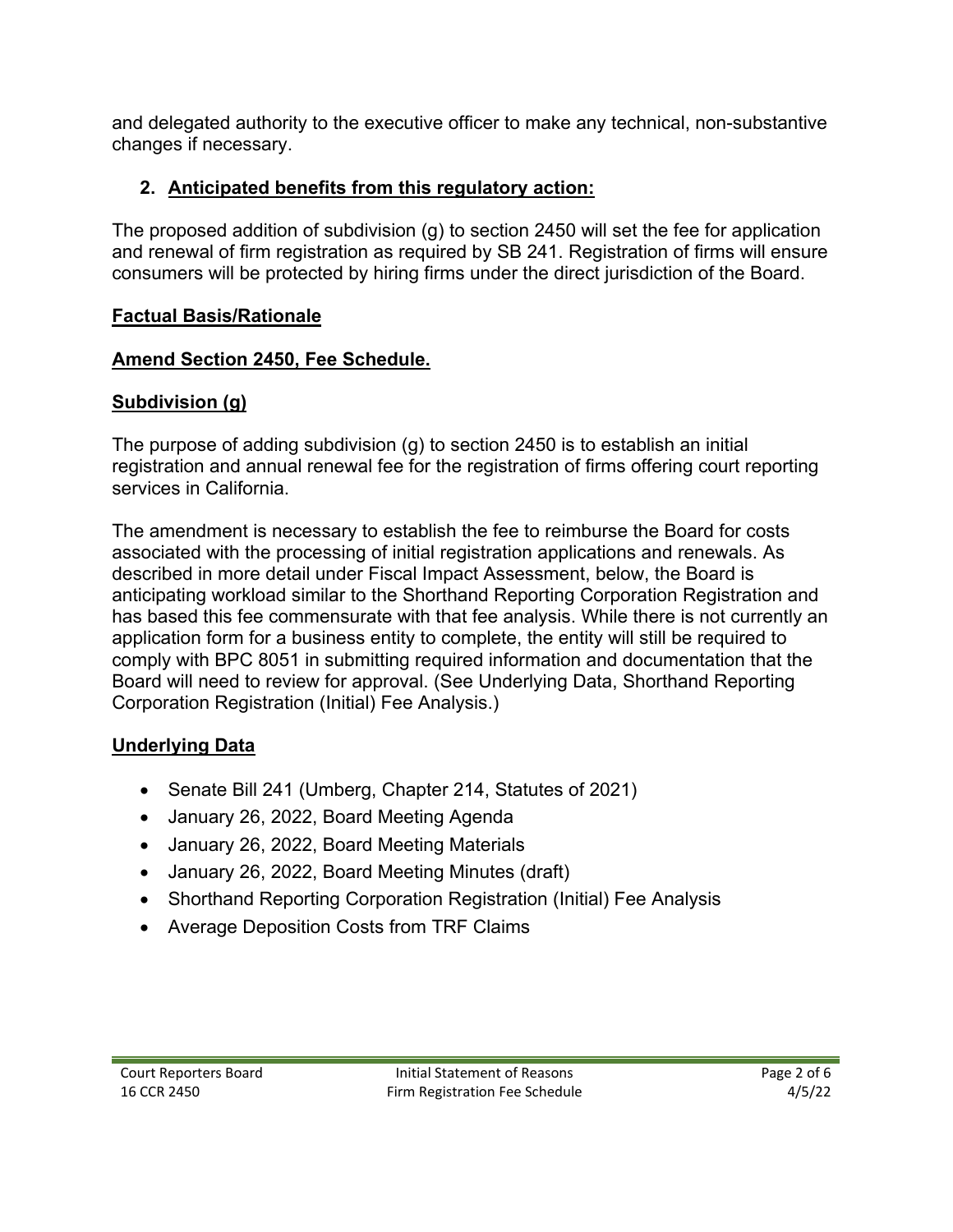### **Business Impact**

The Board has determined that this regulatory action will not have a significant statewide adverse economic impact affecting business. This determination is based on the fact that the proposal will not create or eliminate jobs, will not create new business or eliminate existing businesses, and will not affect the expansion of businesses currently doing business within the California because the proposed regulations require businesses currently operating in the state to register with the Board and pay an annual \$500 registration fee. As these business entities are already operating in the state, no additional businesses and/or jobs are anticipated to be created, and these existing businesses will be able to absorb the costs of the registration and renewal fees.

The Board estimates 10 entities will register in year one and year two of implementation and estimates 5 registrants per year thereafter. The Board estimates revenues ranging from \$5,000 to \$30,000 and up to \$185,000 over a ten-year period as follows:

| <b>Court Reporters Board</b><br><b>Corporate Registration (SB 241) - Economic Impact</b> |       |                          |          |          |          |                                            |          |          |          |          |         |                                  |
|------------------------------------------------------------------------------------------|-------|--------------------------|----------|----------|----------|--------------------------------------------|----------|----------|----------|----------|---------|----------------------------------|
| <b>Years Ongoing</b>                                                                     |       |                          |          |          |          |                                            |          |          |          |          |         |                                  |
| <b>Applications</b>                                                                      | Costs |                          |          |          |          | Ð                                          |          |          |          |          | 10      | Total                            |
|                                                                                          |       | 10                       | 10       |          |          |                                            |          |          |          |          |         | 60                               |
| Initial                                                                                  | \$500 | \$5,000                  | \$5,000  | \$2,500  | \$2,500  | \$2,500                                    | \$2.500  | \$2.500  | \$2.500  | \$2,500  | \$2,500 | \$30,000                         |
| Annual Renewal                                                                           | \$500 | $\overline{\phantom{a}}$ | \$5,000  | \$10,000 | \$12.500 | \$15,000                                   | \$17,500 | \$20,000 | \$22,500 | \$25,000 |         | \$27,500   \$155,000             |
| <b>Total Costs:</b>                                                                      |       | \$5,000                  | \$10.000 |          |          | $$12,500$   \$15,000   \$17,500   \$20,000 |          | \$22,500 | \$25,000 |          |         | $$27,500$   \$30,000   \$185,000 |

#### Economic Impact Assessment

In the Board's experience, the average cost of a deposition over the past two years is just over one thousand dollars, and a business that engages in multiple depositions or other court reporting activities over a year will be able to absorb the annual registration fee as a minimal impact. (See Underling Data, Average Deposition Costs from TRF Claims.)

This regulatory proposal will have the following effects:

- It will not create jobs within the state of California because the court reporting firms anticipated to apply for registration are currently operating and employing staff in the state.
- It will not create new businesses within the state of California because the court reporting firms anticipated to apply for registration are currently operating in the state.
- It will not affect the expansion of businesses currently doing business within the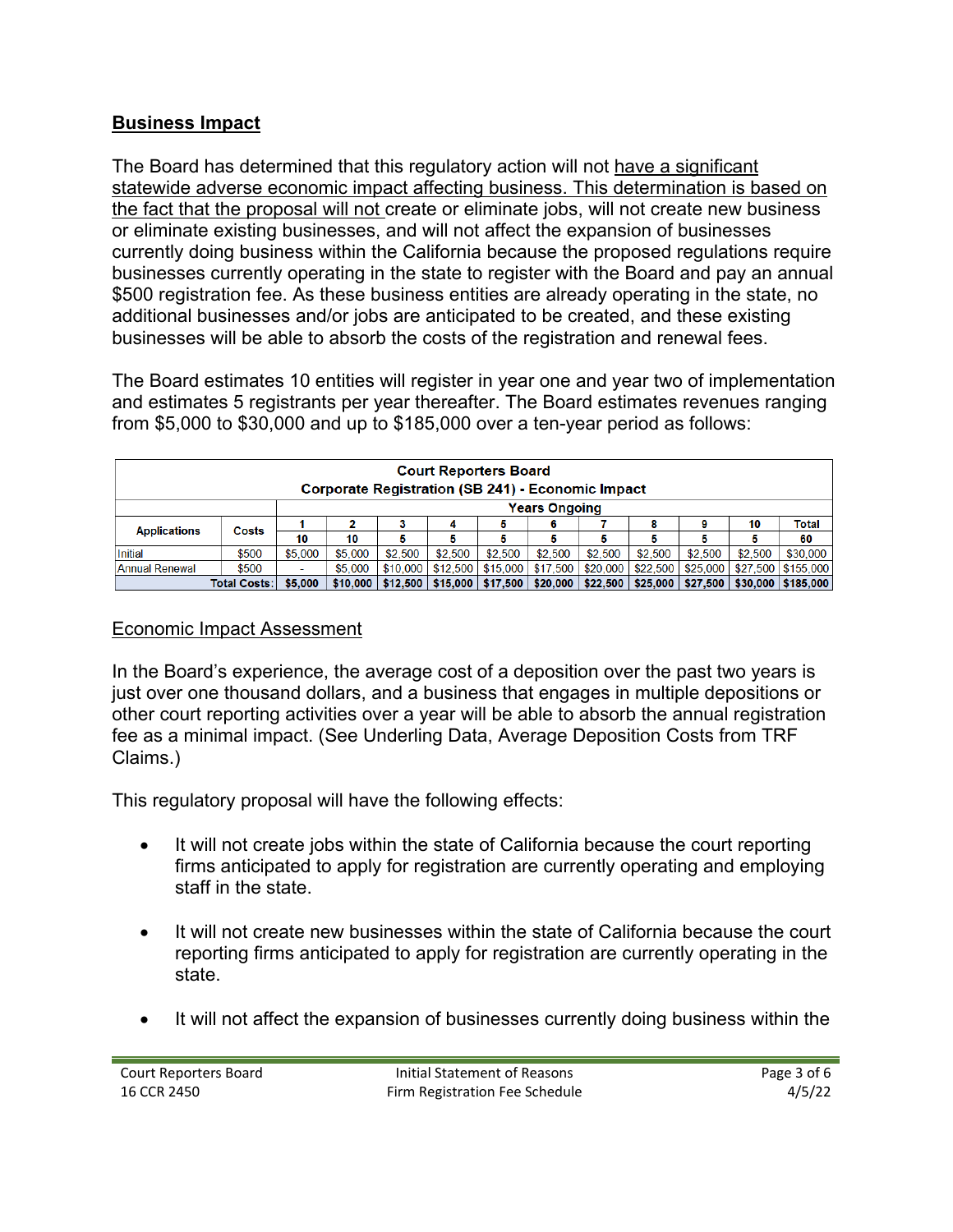state of California because the court reporting firms anticipated to apply for registration are currently operating in the state.

- • This regulatory proposal benefits the health and welfare of California residents because it helps to ensure registrants are in compliance with currently law and regulations, as specified.
- This regulatory proposal makes no changes to the actual practice of court reporting and, therefore, will not impact worker safety.

This regulatory proposal does not affect the state's environment because it applies to court reporting firms solely. It has no impact on the environment.

### Fiscal Impact Assessment

The regulations establish a \$500 initial registration fee and a \$500 annual renewal registration fee to be paid to the Board, as specified. The Board estimates 10 entities will register in year one and year two of implementation and estimates 5 registrants per year thereafter.

Pursuant to BPC 8051, an entity seeking registration is required to submit certain information and documentation to the Board. The Board indicates an initial application will require approximately 310 minutes (Office Technician – 115 minutes and Associate Governmental Program Analyst – 195 minutes) to process each initial application with costs of approximately \$513 each.

The Board proposes to collect only the information set forth in BPC section 8051(b)(1)- (3). This will include the firm name; firm street address, city, state, zip code; telephone number; federal tax identification number; the name of designated certified reporter in charge; the license number of designated certified reporter in charge; whether the entity, controlling officer or parent corporation of the entity, the entity's reporter in charge or any of its officers, employees, or independent contractors, has been subject to any enforcement action, relating to the provision of court reporting services, by a state or federal agency within five years before submitting the initial registration and if so the entity shall provide the board a copy of the operative complaint with the initial registration; and whether the entity, within five years before submitting the registration, has settled, or been adjudged to have liability for, a civil complaint alleging the entity or the entity's reporter in charge engaged in misconduct relating to the provision of court reporting services for more than fifty thousand dollars (\$50,000).

Renewals will require approximately 110 minutes (Office Technician – 40 minutes and Associate Governmental Program Analyst – 30 minutes) to process, plus a \$532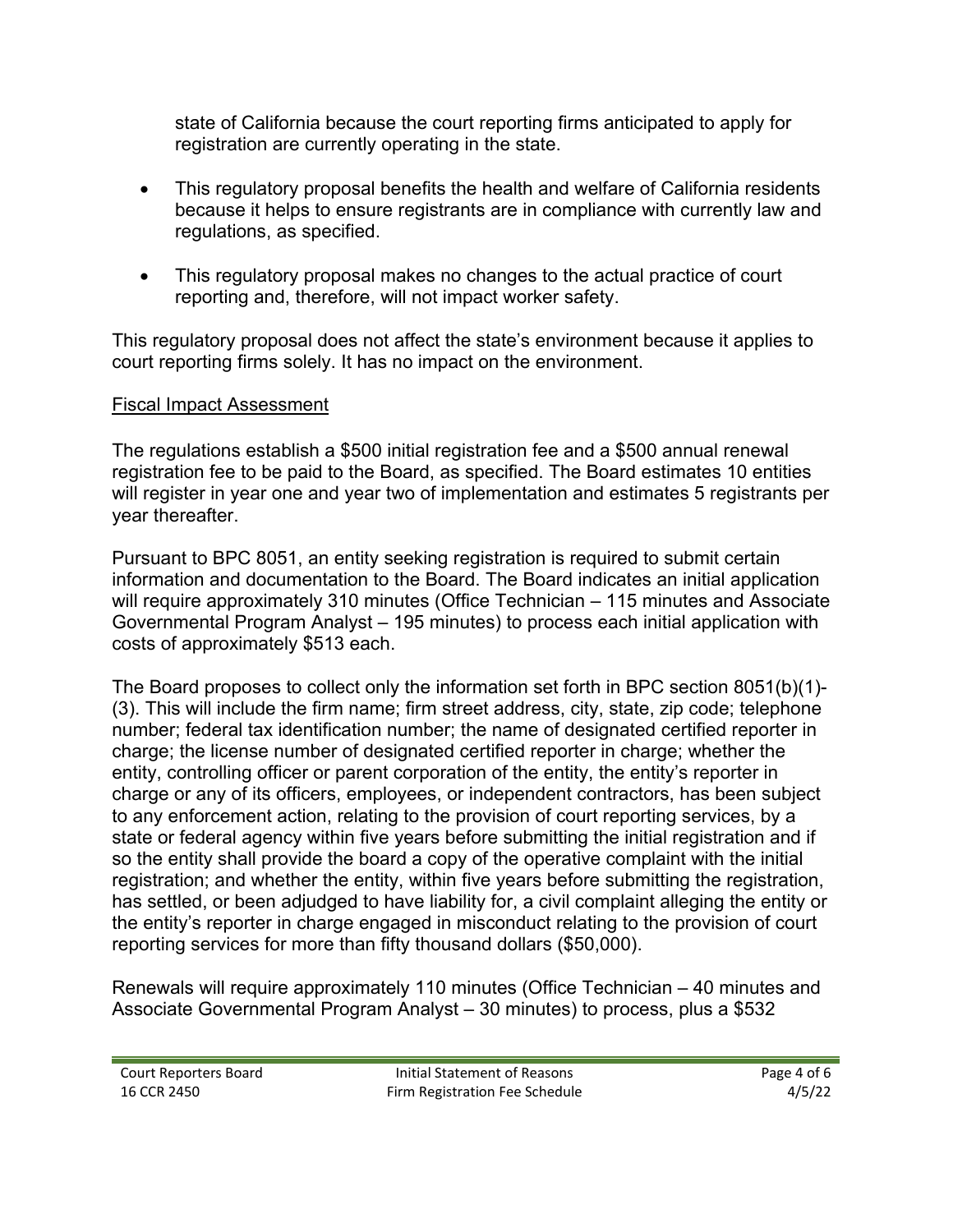process complaints against individual licensees. (See Underlying Data Shorthand estimated enforcement-related cost allocation, which results in total Board costs of \$632 per renewal registration. Enforcement costs are estimated based on the time needed to Reporting Corporation Registration (Initial) Fee Analysis

Total workload costs are estimated to range from \$5,130 to \$37,875 and up to \$229,800 over a ten-year period as follows:

| <b>Court Reporters Board</b><br><b>Corporate Registration (SB 241) - Fiscal Impact (Expenditures)</b> |                     |         |         |                                                                                        |          |          |          |          |         |                     |         |                      |
|-------------------------------------------------------------------------------------------------------|---------------------|---------|---------|----------------------------------------------------------------------------------------|----------|----------|----------|----------|---------|---------------------|---------|----------------------|
| <b>Years Ongoing</b>                                                                                  |                     |         |         |                                                                                        |          |          |          |          |         |                     |         |                      |
| <b>Applications</b>                                                                                   | Costs               |         |         | з                                                                                      | 4        | 5        | 6        |          | 8       |                     | 10      | Total                |
|                                                                                                       |                     | 10      | 10      | 5                                                                                      |          | 5        |          |          |         |                     |         | 60                   |
| Initial                                                                                               | \$513               | \$5,130 | \$5,130 | \$2.565                                                                                | \$2.565  | \$2.565  | \$2.565  | \$2.565  | \$2.565 | \$2.565             | \$2.565 | \$30,780             |
| Annual Renewal                                                                                        | \$642               |         | \$6,420 | \$12.840                                                                               | \$16,050 | \$19,260 | \$22,470 | \$25,680 |         | $$28,890$ $$32,100$ |         | \$35,310   \$199,020 |
|                                                                                                       | <b>Total Costs:</b> | \$5,130 |         | $$11,550$   \$15,405   \$18,615   \$21,825   \$25,035   \$28,245   \$31,455   \$34,665 |          |          |          |          |         |                     |         | $$37.875$ $$229.800$ |

BPC 8051(k) requires the Board to create and make available on its internet website a directory of registered entities. The Board will also need to update its information technology systems with estimated one-time costs of \$55,000.

The Board estimates revenues ranging from \$5,000 to \$30,000 and up to \$185,000 over a ten year period as follows:

| <b>Court Reporters Board</b><br><b>Corporate Registration (SB 241) - Fiscal Impact (Revenues)</b> |       |         |          |          |          |          |          |          |                         |          |         |                      |
|---------------------------------------------------------------------------------------------------|-------|---------|----------|----------|----------|----------|----------|----------|-------------------------|----------|---------|----------------------|
| <b>Years Ongoing</b>                                                                              |       |         |          |          |          |          |          |          |                         |          |         |                      |
| <b>Applications</b>                                                                               | Fees  |         |          | 3        | 4        |          | 6        |          | 8                       |          | 10      | <b>Total</b>         |
|                                                                                                   |       | 10      | 10       | 5        | 5        |          | 5        |          |                         |          |         | 60                   |
| <b>Initial</b>                                                                                    | \$500 | \$5,000 | \$5,000  | \$2,500  | \$2,500  | \$2,500  | \$2,500  | \$2,500  | \$2,500                 | \$2,500  | \$2,500 | \$30,000             |
| Annual Renewal                                                                                    | \$500 |         | \$5,000  | \$10,000 | \$12,500 | \$15,000 | \$17,500 | \$20,000 | \$22,500                | \$25,000 |         | \$27,500   \$155,000 |
| <b>Total Costs:</b>                                                                               |       | \$5,000 | \$10,000 | \$12,500 | \$15,000 | \$17,500 | \$20,000 |          | $$22.500 \; \; $25.000$ | \$27.500 |         | \$30,000   \$185,000 |

### **Specific Technologies or Equipment**

This regulatory proposal does not mandate the use of specific technologies or equipment.

### **Consideration of Alternatives**

This rulemaking proposal is necessary to establish the initial registration and annual renewal fee for firms registering with the Board.

Set forth below are the alternatives the Board considered and the reasons it rejected each alternative: